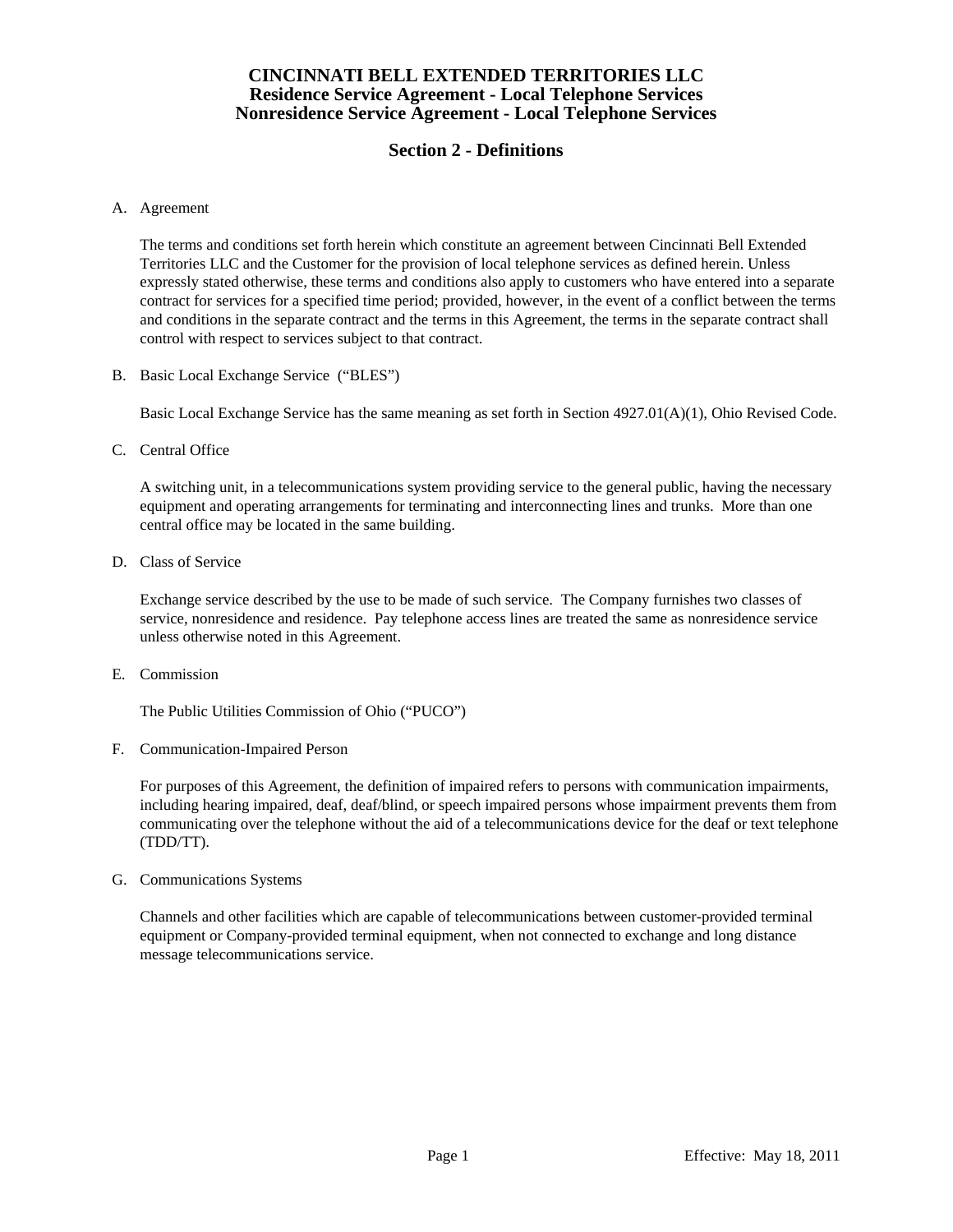# **Section 2 - Definitions**

### H. Company

Cincinnati Bell Extended Territories LLC ("CBET")

### I. Continuous Property

 The plot of ground, together with any buildings thereon, occupied by the Customer, which is not separated by public highways or by property occupied by others. Where a Customer occupies properties on both sides of a street, alley, highway, body of water, railroad right of way, etc., and the properties would otherwise be continuous, such properties are treated as continuous property provided local wire or cable facilities are used and the customer furnishes all local distribution pole line facilities or underground conduit required in connection with the wire or cable.

 For the purpose of determining the application of charges, continuous property is additionally defined as follows when apartments, office buildings, or shopping center malls occupied by more than one customer are involved:

For residence service, the apartment occupied by the Customer.

 For nonresidence service, the space (single office, or two or more offices on same or different floors) occupied by the Customer, whether or not separated by space occupied by others, except that when the Customer vacates the space from which service is being relocated, the relocation is considered to involve non-continuous property.

## J. Cost

 The cost of labor and material, plus an appropriate share of the Company's general operating and supervising expense.

## K. Customer

 The person, firm, or corporation that orders service and is responsible for the payment of charges and compliance with the rules and regulations of the Company.

L. Customer-Provided Terminal Equipment

 Devices or apparatus and their associated wiring provided by a Customer, which do not constitute a communications system and which, when connected to the communications path of the telecommunications system, are connected either electrically, acoustically, or inductively.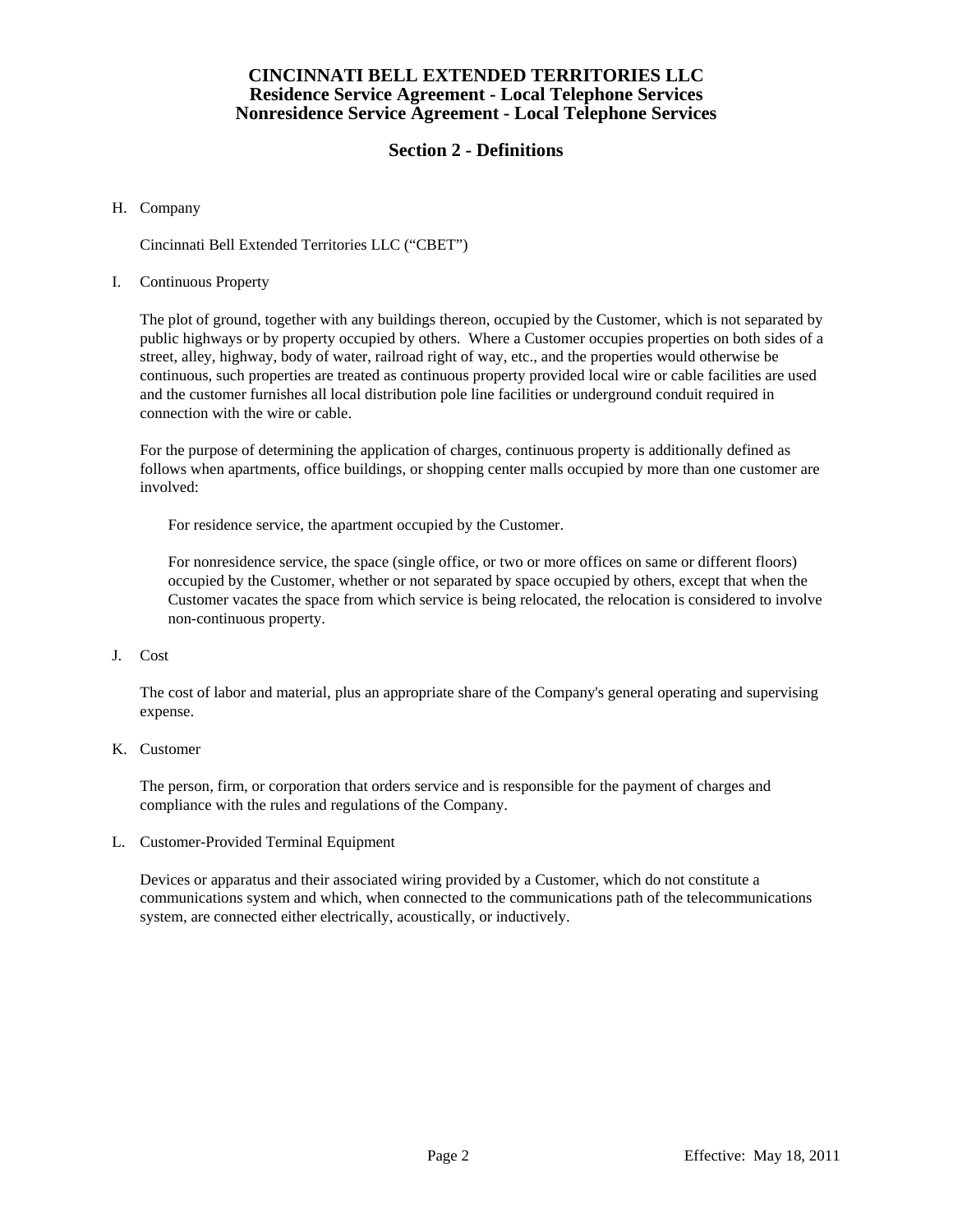# **Section 2 - Definitions**

### M. Demarcation Point (Network Interface)

 The point of demarcation and/or interconnection between Company communications facilities and terminal equipment, protective apparatus or wiring at a Customer's premises. Company installed facilities at or constituting the demarcation point will consist of wire or a jack conforming to Subpart F of Part 68 of the FCC's rules. "Premises" as used in this section generally means a dwelling unit, other building or a legal unit of real property such as a lot on which a dwelling unit is located, as determined by the Company's reasonable and nondiscriminatory standard operating practices. The "minimum point of entry" as used in this section will be either (1) the closest practicable point to where the wiring crosses a property line or (2) the closest practicable point to where the wiring enters a multiunit building or buildings. The Company's reasonable and nondiscriminatory standard operating practices will determine which of (1) or (2) will apply. The Company is not precluded from establishing reasonable classifications of multiunit premises for purposes of determining which of (1) or (2) above will apply. Multiunit premises include, but are not limited to, residential, commercial, shopping center and campus situations.

#### 1. Single Unit Installations

 For single unit installations existing as of December 27, 1991, and installations installed after that date, the demarcation point will be a point within twelve inches of the protector or, where there is no protector, within twelve inches of where the telephone wire enters the customer's premises.

#### 2. Multiunit Installations

 In multiunit premises existing as of December 27, 1991, the demarcation point will be determined in accordance with the Company's reasonable and nondiscriminatory standard operating practices; provided, however, that where there are multiple demarcation points within the multiunit premises, a demarcation point for a customer will not be further inside the customer's premises than a point twelve inches from where the wiring enters the customer's premises.

 In multiunit premises in which wiring is installed after December 27, 1991, including additions, modifications and rearrangements of wiring existing prior to that date, the multiunit premises owner will determine the location of the demarcation point or points. The multiunit premises owner will determine whether there will be a single demarcation point location for all customers or separate locations for each customer; provided, however, that where there are multiple demarcation points within the multiunit premises, a demarcation point for a customer will not be further inside the customer's premises than a point twelve inches from where the wiring enters the customer's premises.

#### N. Directory Listing

The publication in the alphabetical directory of information pertaining to a Customer's telephone number.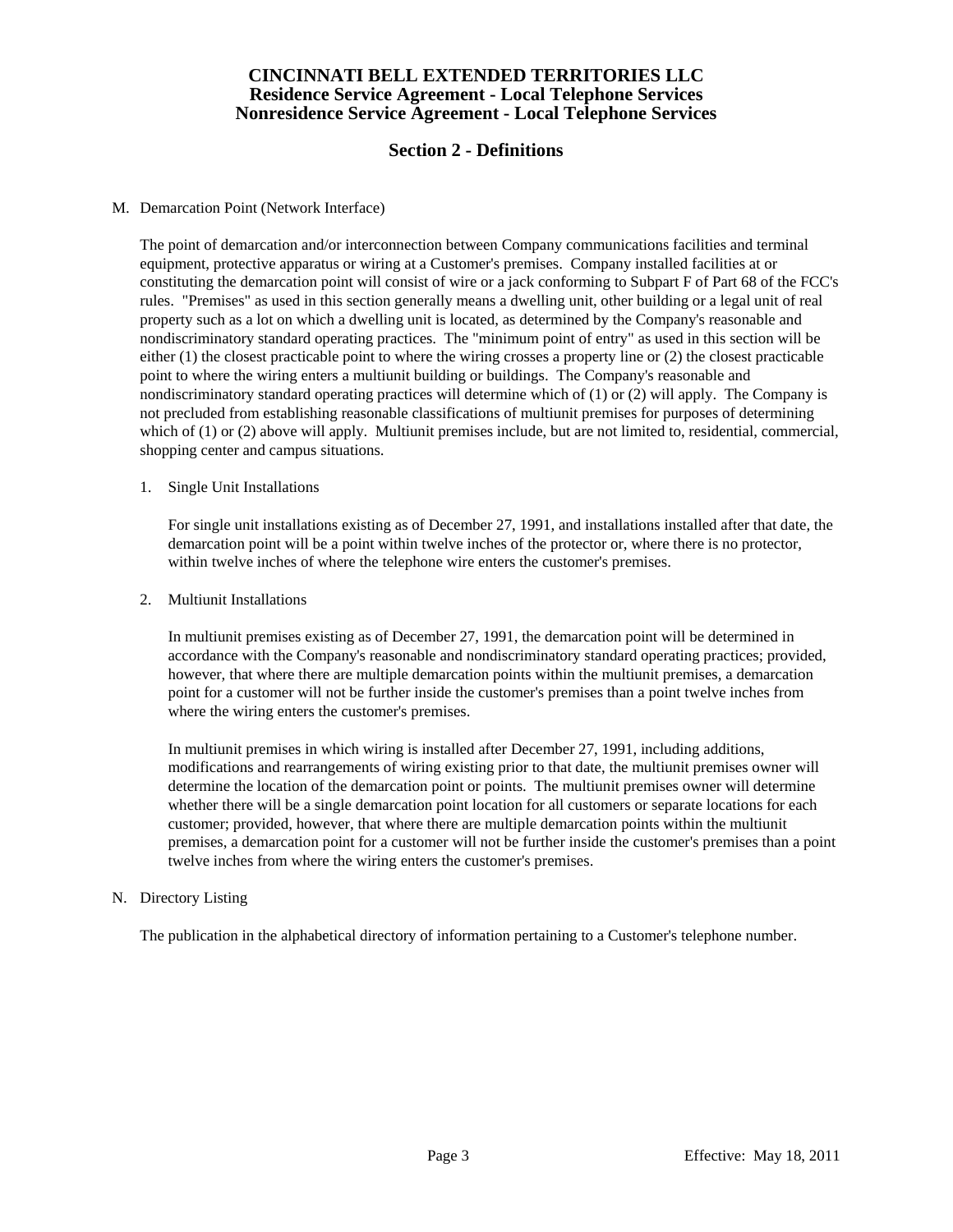# **Section 2 - Definitions**

O. Exchange

 A unit established for the administration of telecommunications service in a specified area which usually embraces a city, town, or village and its environs. It consists of one or more central offices together with the associated plant used in furnishing telecommunications service within that area.

P. Exchange Access Line

 Denotes all equipment and facilities from the central office line up to and including the Company provided and maintained network interface or demarcation point on a Customer's premises, encompassing the central office line and all lines connected to a central office line for access to an exchange.

Q. Exchange Service

 The service of furnishing facilities for telecommunications within a local service area, in accordance with regulations, rates, and charges specified in this Agreement or the Company's tariffs.

R. Flat Rate Service

 Customer exchange service for which a stipulated monthly rate is charged, covering all local message use within a defined area.

S. Hunting

 An arrangement whereby an individual line is grouped with one or more other individual lines of the same class furnished to a Customer on continuous property, so that calls to the first number of the grouped lines are automatically routed to the first non-busy line of the lines so grouped, and a busy signal is not given unless all the grouped lines are tested once for busy.

T. Individual Case Basis (ICB)

 A service arrangement in which the regulations, rates and charges are developed based on the specific circumstances of the customer's situation

U. Initial Charge (Nonrecurring Charge)

 A nonrecurring or one-time charge associated with the installation of certain services or facilities, either in lieu of or in addition to recurring monthly charges or other service type charges.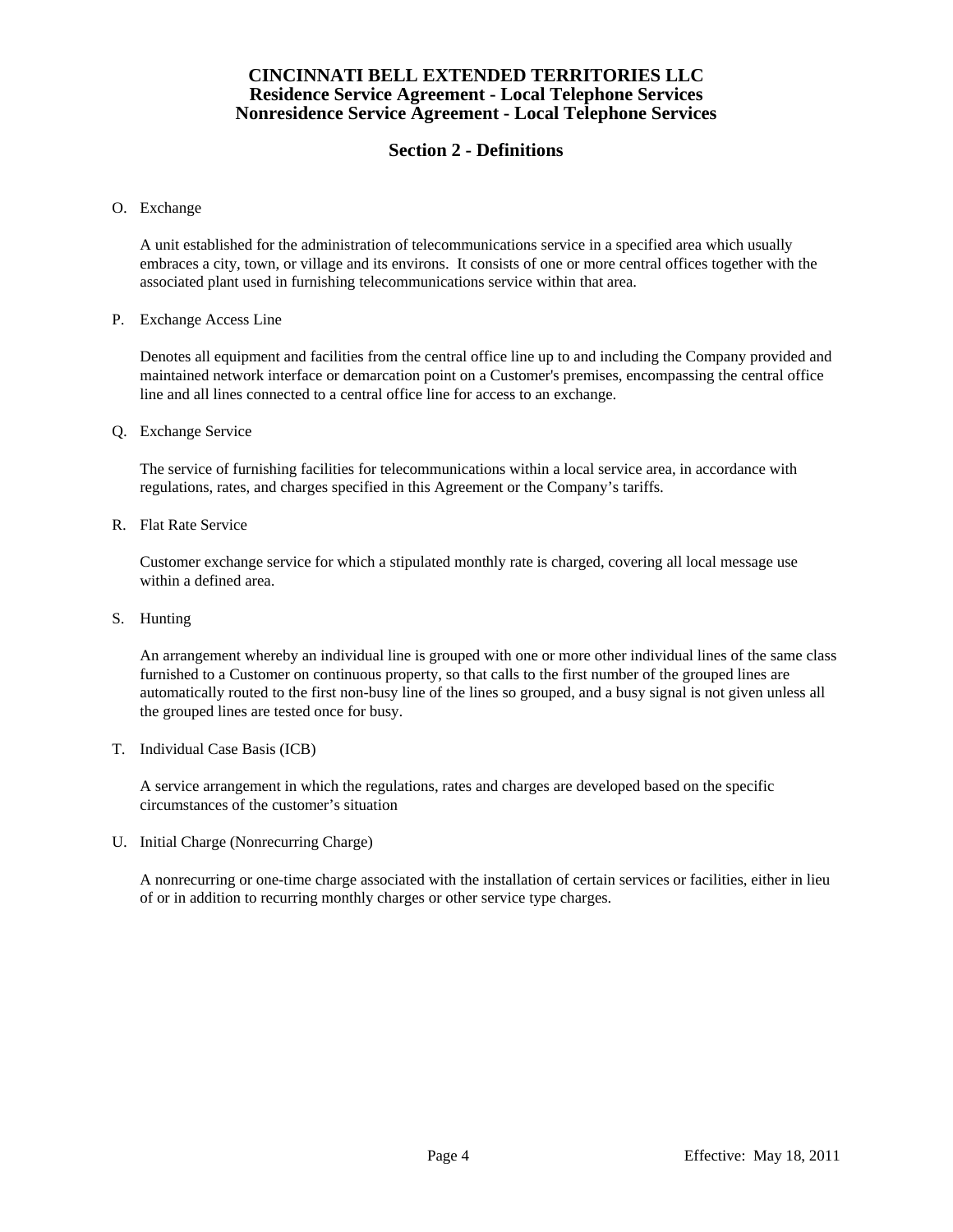# **Section 2 - Definitions**

#### V. Initial Service Period

 The minimum length of time a customer is obligated to pay for service, facilities, or equipment whether or not retained by the customer for that minimum length of time. The Initial Service Period for all services in this Agreement is one month unless otherwise stated.

#### W. Inside Wire

 The wire, including connectors, blocks, and jacks, which extends between the network interface or demarcation point of the exchange access line and standard jack locations within the Customer's premises to which terminal equipment can be connected for access to the exchange access line.

#### X. Interconnection

 Local traffic exchange that provides the ability for another local exchange provider to terminate local traffic on the Company's network. In order to qualify for local traffic exchange, the call must be originated by an end user of a company that is authorized (certified) by the PUCO to provide local exchange service, and originates and terminates within the applicable local calling area of the Company.

#### Y. Interoffice Channel

The portion of a channel service which connects serving central offices.

## Z. Local Calling Area

 The Local Calling Area is defined by exchange and is the geographical area within which a customer may make local calls and where long distance charges do not apply.

#### AA. Local Channel

The portion of a circuit which connects a station with an interoffice channel

## BB. Local Exchange Carrier (LEC)

A company that furnishes local exchange telephone service.

#### CC. Measured Service

 Customer local exchange service which is usage sensitive. In addition to a basic monthly charge for an access line, the Customer is billed for usage based upon the number of originated local calls and the length of those calls in minutes.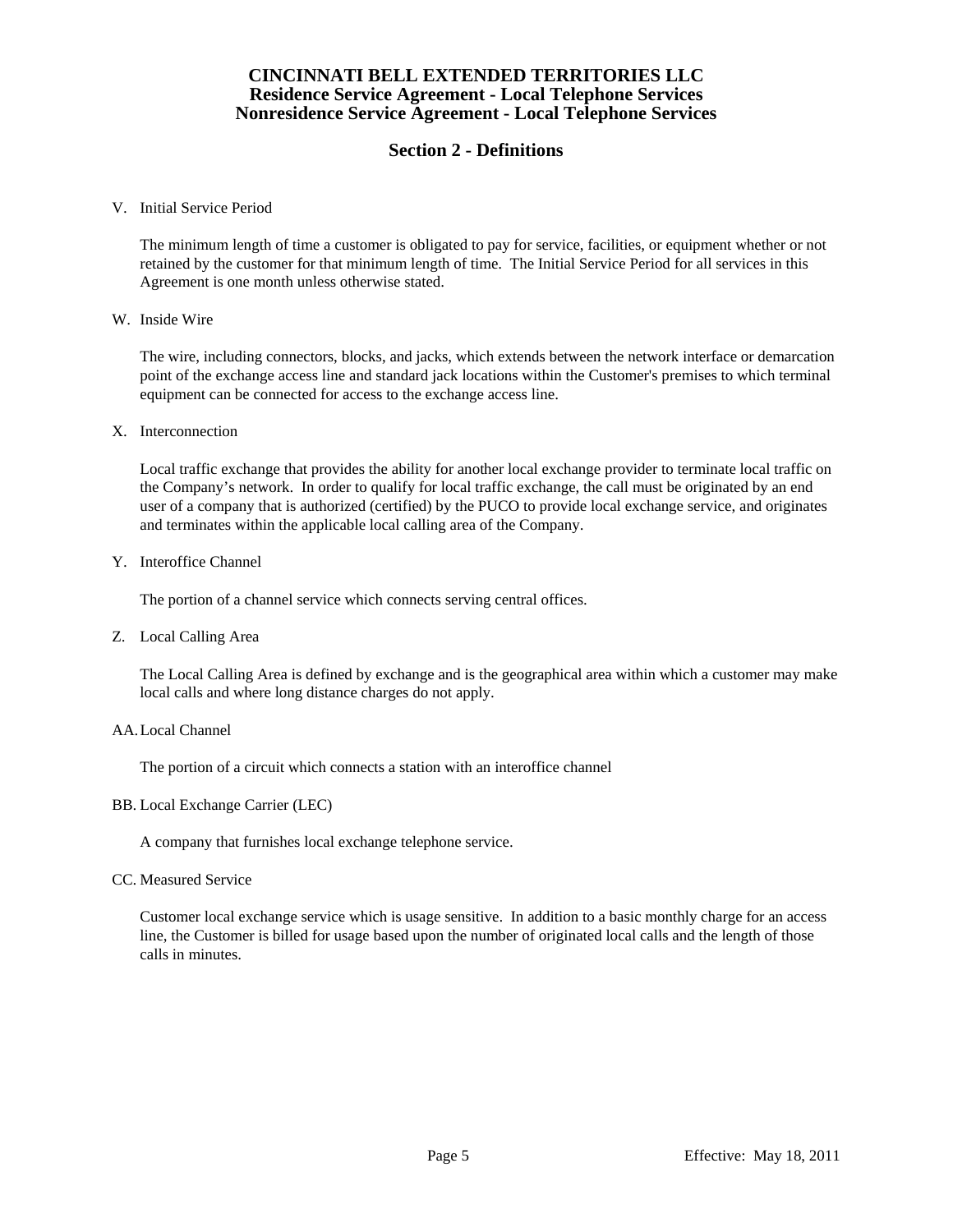# **Section 2 - Definitions**

DD. Network Control Signaling

 The transmission of signals used in the telecommunications system which perform functions such as supervision (control, status, and charging signals), address signaling (e.g., dialing), calling and called number identification, and audible tone signals (call progress signals indicating re-order or busy conditions, alerting, coin denominations, coin collect, and coin return tones) to control the operation of switching machines in the telecommunications system.

EE. Network Interface Device (NID)

 A jack conforming to Sub-part F of Part 68 of the FCC's rules provided by the Company as part of the Local Exchange Carrier network. It will be located on the customer premises and is considered to be the termination of the LEC network if installed by the Company. (See Demarcation Point)

FF. O.A.C.

Ohio Administrative Code

GG O.R.C.

Ohio Revised Code

HH. Private Branch Exchange (PBX)

 An arrangement of equipment consisting of switchboards, dial switching equipment, wiring, telephone station apparatus, or a combination thereof. It provides for the interconnection of service lines associated with an attendant position or switching equipment located on a premises or extended to another premises relating to the same customer. The system may also provide for centralized control of communications with a central office over trunks, or with other communications systems over tie lines.

II. Recurring Charges

 The monthly charges to the Customer for services, facilities and equipment, which continue on the agreed upon duration of the service.

JJ. Resale of Services

 Resale of services is available only to carriers which are certified by the PUCO to provide intrastate local exchange services.

#### KK. Service Agreement

Same as Agreement.